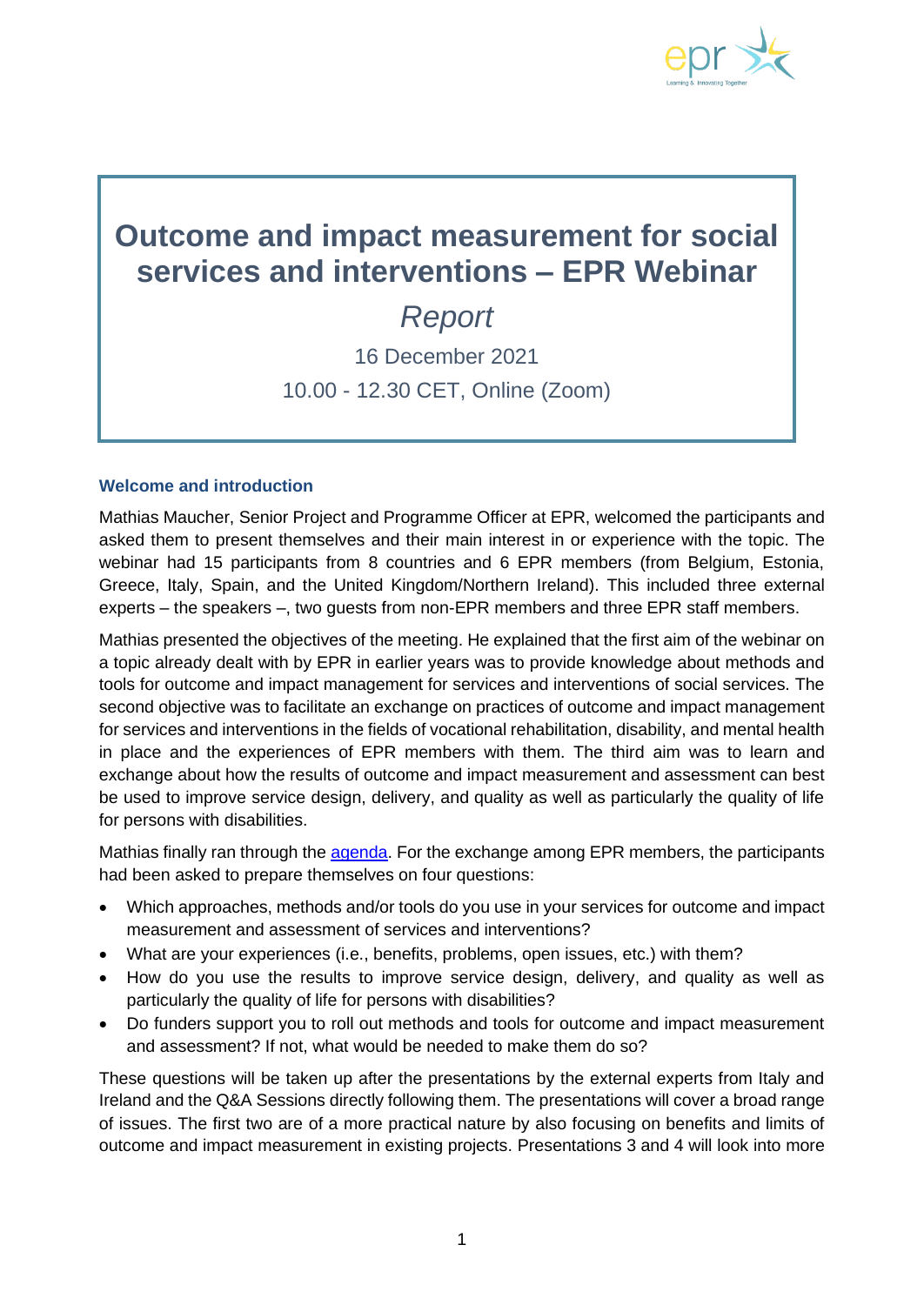

conceptual and methodological issues of outcome and impact measurement tools and approaches, more in general and also when using a Quality-of-Life approach.

#### **Thematic Block 1: Presentations by research consultants of MEDEA, Italy**

Two good practice illustrations for outcome and impact measurement were presented by two colleagues of MEDEA, Italy. First Simona Geli gave an overview on the [PAIR Project.](https://site.unibo.it/pair/en/project) In this context Medea is developing a framework for the assessment of the impact of a physical activity protocol to be administered after having completed the rehabilitation treatment (following a total hip or total knee replacement) on the quality of life of the participants of the programme and also assesses the mid-term system sustainability. Pietro Dionisio then talked the participants through the [PHARAON Project.](https://www.pharaon.eu/) Here Medea is in charge of implementing "innovation management" strategies aimed at evaluating the achievement of the targets for the performance indicators, covering the impact on quality of life, service acceptance and sustainability. The project deals with the integration of digital services, devices, and tools for elderly people into open platform by maintaining their dignity and enhancing their independence, safety, and capabilities.

#### Example 1: PAIR Project

In her [presentation,](https://www.epr.eu/wp-content/uploads/Webinar-OutcomeImpact-Measurement-ServicesInterventions-16.12.21-Presentations-Medea-SGPD.pdf) Simona Geli, Project Manager, explained that MEDEA is one of the partners in the Erasmus+ [PAIR](https://site.unibo.it/pair/en/project) Project, which is an acronym for "Physical activity after knee or hip replacement", coordinated by the Department of sciences for quality of life of the University of Bologna. The project aims to develop a protocol of physical activity to improve physical function after Total Hip Replacement (THR) and Total Knee Replacement (TKR) rehabilitation. This is inspired by the fact that even though there is a large consensus on the importance of physical activity promotion to prevent or mitigate disability and improve quality of life in the long term, there are neither practices in exercise and physical activity specifically designed for people who underwent THR and TKR nor best practices to improve the adherence of the patients to the physical activity protocol nor is there a large body of evidence on the strategies to improve and maintain physical function after rehabilitation in the long term. In addition, we have little evidence on how to best make people adopting a new and more active lifestyle including physical activity after medical rehabilitation. The PAIR Project aims to fill this void. It will investigate changes in lifestyle in the first year after surgery, relatively to the physical activity of a person before and after the surgery. The PAIR Project will also focus on a number of behavioural determinants influencing the uptake and adherence of persons after medical treatment and rehabilitation to physical activity programmes.

Against this backdrop, MEDEA's role in the socio-economic impact assessment is the definition and use of the impact assessment framework. Its triple purpose is 1) to demonstrate good practice for replicability and scalability for wider impact, 2) to define an evidence-based value proposal for the PAIR protocol and 3) to drive further investment on evidence-based good practice for the promotion of physical activity (see slide 11). The impact assessment framework is defined by referring to the European Innovation Partnership Active and Healthy Ageing (EIP AHA) triple-win strategy for a healthier, more equitable and sustainable Europe. One of the three pillars there is the improvement of the health and the quality of life of people (with a focus on elderly people). Simona also referred to the EC-run and -funded multi-stakeholder information and communication hub "Active and Healthy Living in the Digital World" [\(https://futurium.ec.europa.eu/en/active-and](https://futurium.ec.europa.eu/en/active-and-healthy-living-digital-world)[healthy-living-digital-world\)](https://futurium.ec.europa.eu/en/active-and-healthy-living-digital-world).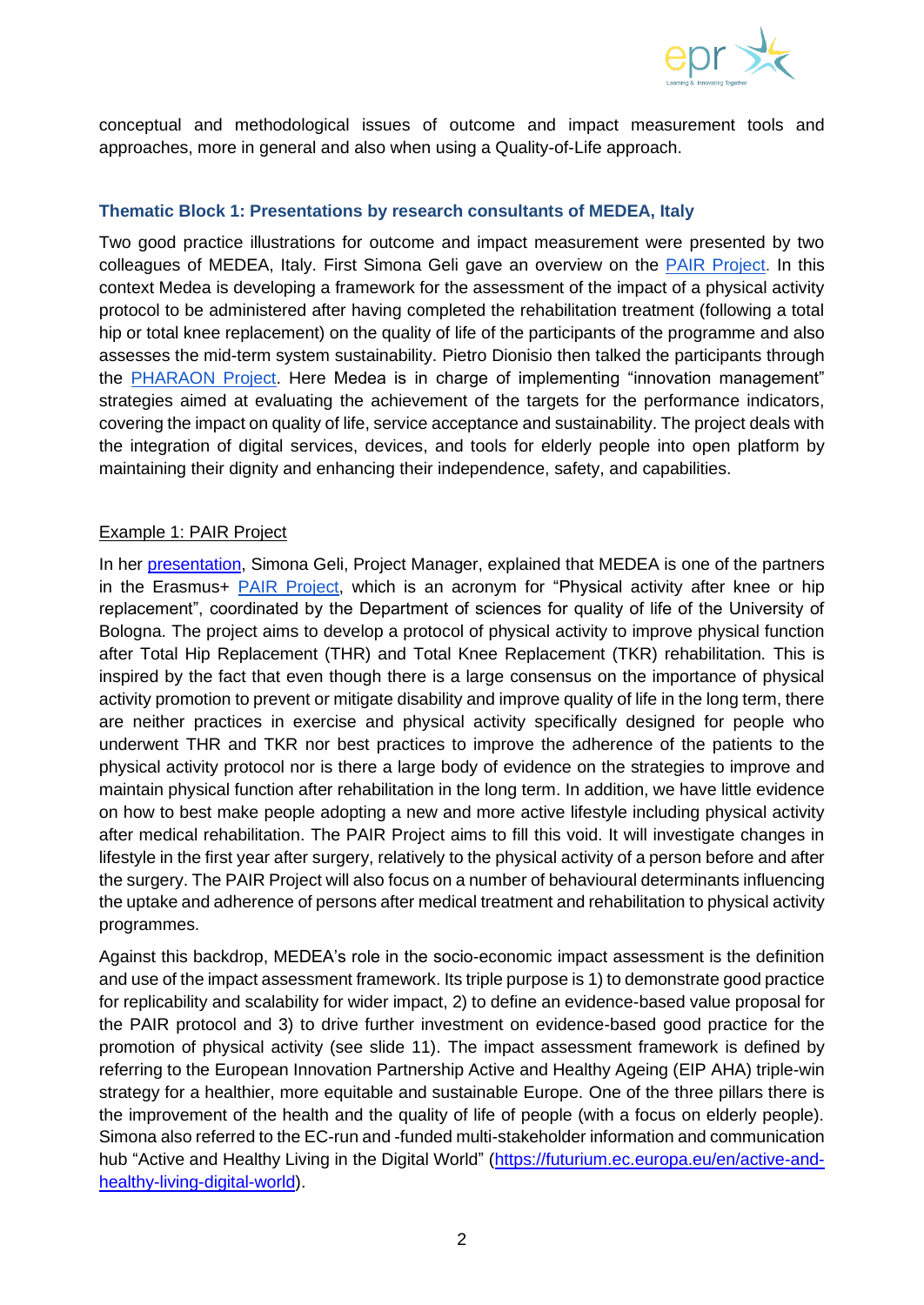

To realise this task, MEDEA had defined a list of key performance indicators (KPIs) for the evaluation of the expected outcomes and impact towards the cross-European phenomena of demographic change and ageing populations and the related challenges for the health and social care systems, workforce and patients or users. The KPIs – composed by a) performance indicators, b) sustainability indicators, and c) indicators supporting transferability and scaling up – needed to measure and help assess the potential of the PAIR Study Protocol [\(https://pubmed.ncbi.nlm.nih.gov/34201439\)](https://pubmed.ncbi.nlm.nih.gov/34201439) to drive its future scaling-up in line with the overarching aim of a better quality of life. Simona elaborated more in detail on how the PAIR Project will assess the patient primary and secondary outcomes as defined in the PAIR Study Protocol (see slide 15).

In the Q&A Session, Mathias Maucher asked who would be in charge of implementing the Study Protocol and to which extent it would allow to also monitor mid- and long-term effects. Simona replied that the PAIR project would end in 2022 and that beyond the duration of the project effects on the quality of life of the persons and the quality of their social interactions could not be measured and assessed. For MEDEA this means expectation management. Simona, however, agreed that ideally resources would need to be found to also include mid- and long-term indicators – which would work, if the pilot was put on a more permanent funding basis and taken over by interested stakeholders. Simona also highlighted that there are plans to replicate the Study Protocol in the field of dementia services and fragility fractures.

## Example 2: PHARAON Project

Pietro Dionisio, Project Manager at MEDEA, [presented](https://www.epr.eu/wp-content/uploads/Webinar-OutcomeImpact-Measurement-ServicesInterventions-16.12.21-Presentations-Medea-SGPD.pdf) the [PHARAON Project.](https://www.pharaon.eu/) MEDEA is in charge of implementing "innovation management" strategies to evaluate the achievement of the targets for the performance indicators, covering the impact on quality of life, service acceptance and sustainability. The impact assessment focus in the project consists in the development and testing of a methodology for addressing primary, secondary and tertiary end-users' needs in the Active and Healthy Ageing (AHA) domain.

With a total budget of more than 21 million  $\epsilon$  and a duration of 4 years, the project seeks to integrate digital services, devices, and tools for older people into open platforms by maintaining their dignity and enhancing their independence, safety, and capabilities. The piloting phase, however, only lasts one year. Pietro shortly elaborated on the four general objectives of the PHARAON Project (see slide 19): 1) to provide support for Europe's ageing population 2) in order to help maintaining the dignity of older adults and enhancing their independence, safety, and capabilities 3) by providing personalised and optimised health care delivery in the context of 4) digital services, devices, and tools which are integrated into open platforms.

Pietro showed the case for value-based innovation of existing services based on impact assessment for Information and Communication Technologies (ICT) and Internet of Things (IoT) services in healthcare. He elaborated in more detail on how impact would be defined in the context of the project to base on it a value-based innovation and how the evidence is being collected and evaluated (see slide 22) to arrive at this aim. During trials, MEDEA will collect a range of data to help evaluating the effectiveness and success of the service. Pietro finally explained that the main three outcomes the project is looking at are: 1) the impact of the digital services on the quality of life of the elderly persons; 2) the acceptance of these digital services by their users; and 3) the cost-effectiveness of the services developed. For those and other outcomes – such as the economic impact that the new service can generate in terms of market innovation and growth or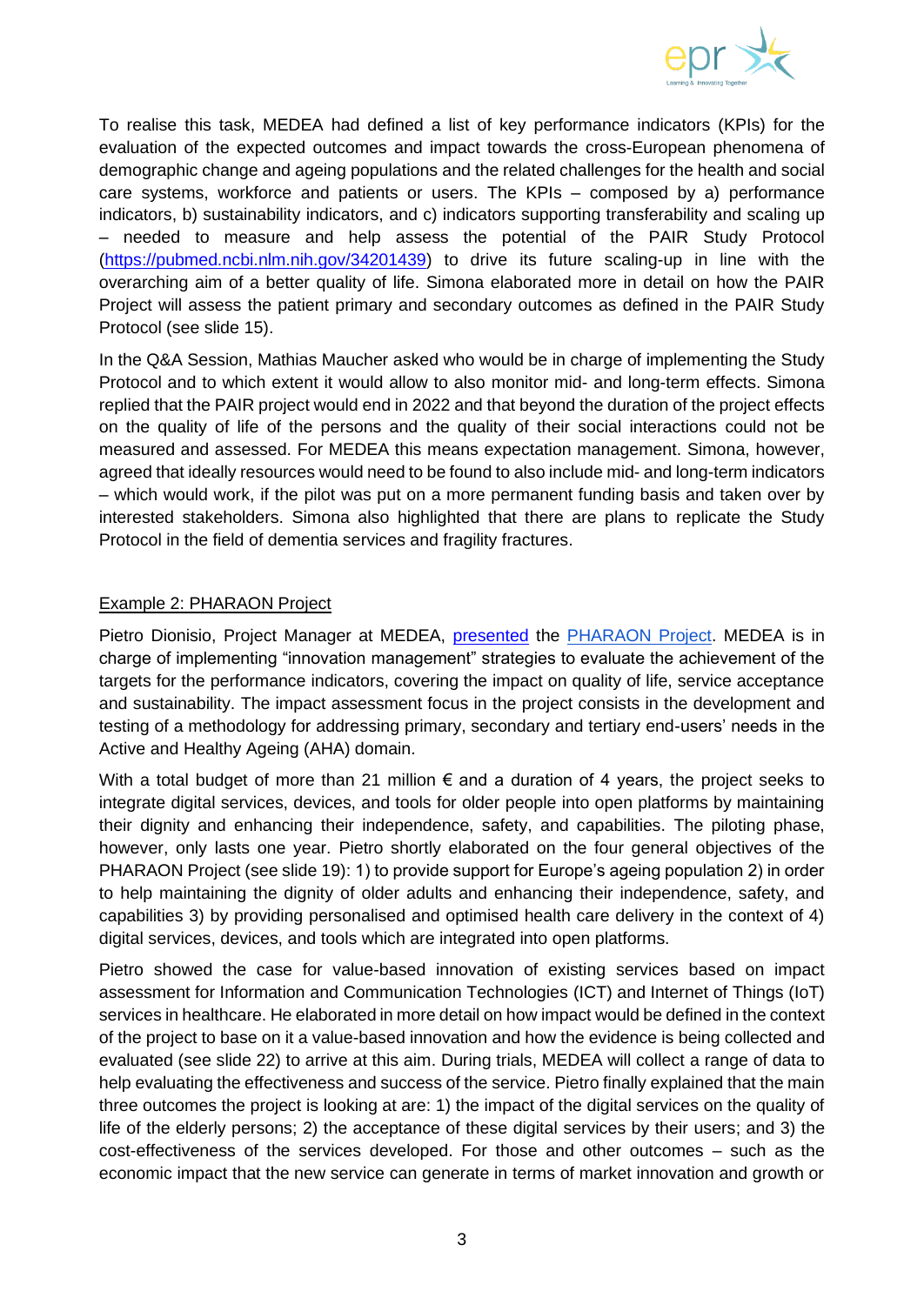

cost effectiveness – decision makers need evidence on (likely) impacts of service features and innovation based on the impact assessment and evidence creation done throughout the project.

As in the case of the PAIR Project, the impact assessment framework of the PHARAON Project is defined by referring to the European Innovation Partnership Active and Healthy Ageing (EIP AHA) triple-win strategy for a healthier, more equitable and sustainable Europe Currently, MEDEA is looking for international partners within the PHARAON Project. Pietro finally stressed that there is an urgent need for the project to find local stakeholders to implement with them the service and to measure its impact. As a starting points for the exchange on his presentation, Pietro asked to the participants the question "Which are the main ongoing and future projects and initiatives you foreseen to be relevant or can benefit from such approach?"

In the Q&A Session, two points raised by the participants were how the interaction between the service providers and the users – here elderly people using digital services – would take place and/or how it can be best organised for the former to understand the needs and to adapt the services accordingly. Other items that were brought up were the questions of scalability/upscaling of the pilot project and how to transfer it into sustainable service provision arrangement underpinned by a business model which would not need (or not that much) public funding.

#### **Thematic Block 2: Presentations by Donal McAnaney, Disability Expert**

Moving from practical applications of outcome and impact measurement in projects to conceptual issues related to outcome and impact measurement of social services and related interventions aiming at the improvement of the quality of life of their users, Donal McAnaney, Disability Expert, talked about two related topics.

He started with an overview on challenges and approaches to Quality-of-Life outcome measurement and assessment, also by building on insights from the [QOLIVET Project.](https://www.epr.eu/qolivet/?page_id=4072) The aim of the EPR-run project is to improve the quality of Vocational Education and Training (VET) and of community care provision across Europe as well as in particular the quality of life of the users of those services. It is the "vehicle" to develop EPR's tool to measure service impact on quality of life. Donal afterwards elaborated on general problems and different methods of impact measurement and assessment. In this context he mainly referred to the [UNIC Project](https://www.easpd.eu/project-detail/unic/) which aims to identify tools and policies to support the transition to user-centred funding models – such as personal budgets. The project, however, also aims at identifying how these tools can best be implemented by providers, service users and public authorities.

#### Example 1: QOLIVET Project

In his first [presentation,](https://www.epr.eu/wp-content/uploads/Webinar-OutcomeImpact-Measurement-ServicesInterventions-16.12.21-Presentation2-DMcA.pdf) Donal McAnaney, Disability Expert, Ireland and Canada, gave insights from the **QOLIVET** Project, currently implemented to develop EPR's tool to measure the service impact on the quality of life of its users. One motivation to do the project started from the insight that while quality of life (QoL) was frequently specified as an intended outcome of rehabilitation and integration services, it was only rarely defined. Donal further explained that the meaning of QoL was strongly influenced by the characteristics of the target participants and the types of services, be it health-related QoL or social care-related QoL, the type of impairment, its complexity and severity, the age of the user, and the purpose of the service (e.g., transition to the community; transition to adulthood; independent living; maintaining people in their current circumstances). In the meantime, QoL is accepted as a clear outcome benefit of successful completion of vocational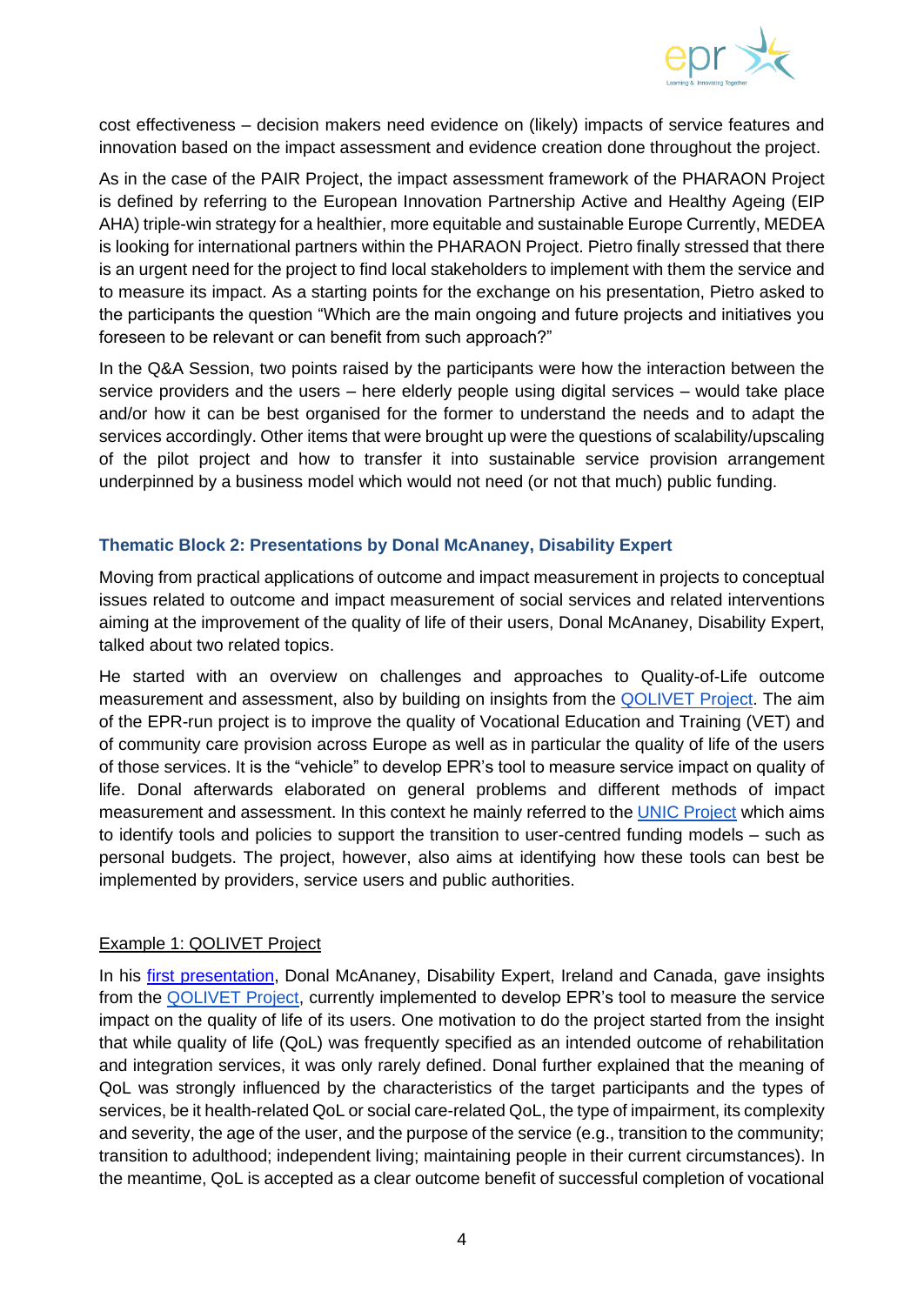

training and education, whereas VET programmes need to include components and mechanisms intended to directly enhance personal capabilities, promote social inclusion, and increase wellbeing.

Donal then talked about the status of the Quality-of-Life approach/concept in VET and then elaborated in more detail on the QoL-related intended outcomes for disability services (see slides 8 and 9) and on the QoL-related intended outcomes for VET (see slides 10, 11 and 12). Donal proposed a set of criteria to select an appropriate QoL Measurement Strategy and explained that in the context of the QOLIVET Project so far 31 QoL Measurement Tools have been identified. Donal identified QoL Measurement Tools based on the framework developed by the IASSIDD International Expert Group as the most appropriate choice for a framework that spans the community care and education and training sectors (see slides 14 and 15) and also referred to other measurement scaled derived from the IASSIADD Model (see slides 16 and 17), namely the GENCAT Scale, the San Martin Scale and the QoL Impact of Services Questionnaire. He concluded by setting out the concept of the QOLIVET QoL Impact Assessment Tool (QIAT). He also informed the participants that a summary report of the research done so far will be published in the first quarter 2022.

In the Q&A session following Donal's first input, Pietro emphasised that it is essential to train the operators (and the staff involved) who will later be in charge of the measurement. Donal agreed with Simona's observation that different methodological tools fit different organisations and services. A consistent challenge, however, is that service providers in the health and social care sector often have to convince the funding agencies to use more appropriate methodological tools for outcome and impact measurement – adapted in order to (better) capture the specificities of the services, their users and or the providers – than general tools used in commercial sectors.

## Example 2: Problems and methods of impact measurement and assessment, including UNIC Project

In his [second presentation,](https://www.epr.eu/wp-content/uploads/Webinar-OutcomeImpact-Measurement-ServicesInterventions-16.12.21-Presentation1-DMcA.pdf) Donal McAnaney gave an overview on impact measurement and assessment methods. Donal started his second contribution to the webinar with elaborating on what we understand by outcome measurement (see slide 2) – which can well be summarised by 5 Ps (see slide 5) – and why it is important to measure the outcome of social interventions, including social services (see slide 3), and also who has why an interest in doing this. One key reason or "motivation" is that outcome measurement can inform evidence-based practice (see slide 4). He presented a number of terms which are commonly equated with QoL: 1) Life satisfaction; 2) Self-esteem; 3) Well-being; 4) Health; 5) Happiness; 6) Adjustment; 7) Functional status; and 8) Value of life. In a methodological sub-session, Donal explained the challenges both researchers and practitioners face in creating a QoL-based/-oriented outcome measurement tool (see slide 10). He also spoke about quality criteria for such tools are (see slide 9).

Donal based his input on (preliminary) insights from the [UNIC Project](https://www.easpd.eu/project-detail/unic/) to support the transition to user-centred funding models (such as personal budgets) and on tools to practically implement them by providers, service users, and public authorities with the aim to enhance the take-up and scale of personal budgets. These methods aim to be used within the community care sector. In the context of this project, a quality monitoring tool has been developed (expected to be published in its final version at the end of 2022) which aims at identifying the strengths and weaknesses of personal budget schemes, conceptualised as a self-assessment tool for users of personal budgets covering a broad range of criteria (see slide15). The key area of interest is the impact of